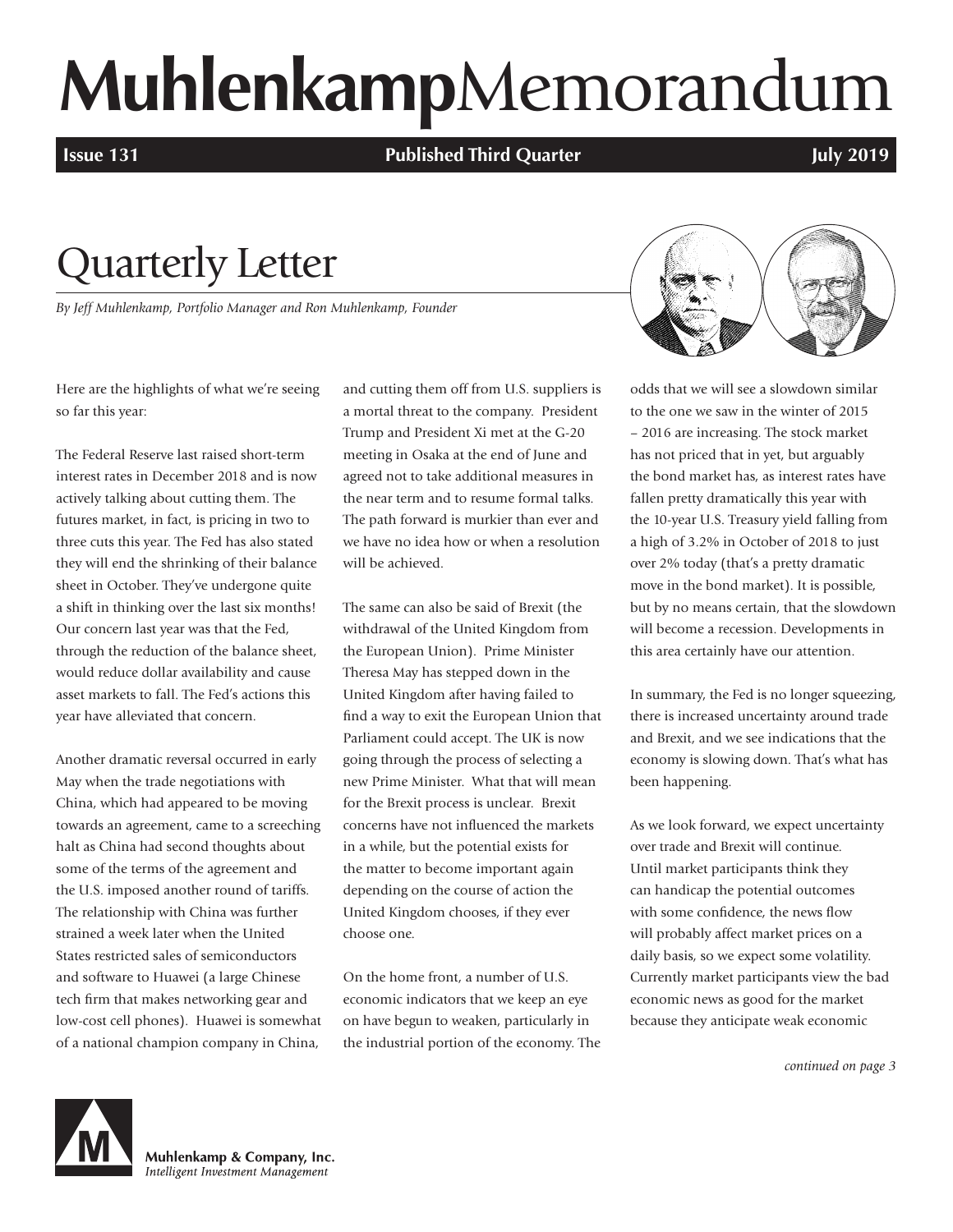## Lions and Tigers and Bears, Oh My!

#### *By Tony Muhlenkamp, President*

Lately I am reminded of the scene from the Wizard of Oz which introduces the Cowardly Lion. Just before he leaps out at them, Dorothy and friends are worried about "Lions and Tigers. And Bears. Oh My!" Today we are hearing "Inflation and Deficits and Trade Wars, Oh My! Recessions and Debt and Negative Rates, Oh My!

I'm not trying to minimize these threats, they are a lot scarier than the Cowardly Lion turned out to be, and you can find our observations on these topics at: https://

**2**

library.muhlenkamp.com/article/may-30- 2019-webcast/.

But these issues lead to a question that is far more basic: "What should I do now?!" And the correct answer is also the most unsatisfying answer: "It depends."

The answer depends A LOT on where you are now, where you are trying to go, and what your time frame is for getting there. And there is currently NO yellow brick road to follow. Sorry. All the historical landmarks and road signs that people have depended on have either disappeared or are now giving bad directions. The GPS has gone wonky. That's the bad news.

The good news is that there are still principles you can apply and rely on. The sun rises in the east and sets in the west. The North Star points the way north (in the Northern Hemisphere anyway), and water flows downhill.

*The job for that money is to be there when I need it, the job for any money that I think I will use in the next 1-3 years IS TO BE THERE, not to grow.*

As an investor trying to figure out what to do NOW, start by going back to fundamental principles. Then apply them to what you are trying to DO, and WHEN. For example: my financial priorities are to protect against financial disaster, have sufficient assets to support me in retirement, educate my children, support some good causes; all while trying to accomplish all these, I also try to minimize taxes, legal fees, and insurance commissions.

What's my time frame for each of these goals? Well, I need financial disaster protection and an emergency fund NOW. I will probably need my assets to support me starting in 20 years and lasting for at least 30 years after that. My children are in school for another four years; and I have flexibility about when and if I donate to charity.

So I take those goals and timeframes, and I create a time line of financial events that tells me how much money I need for what purpose and when. Then I bake in what I make, spend, save, and how I assume that



will change over time given inflation and life

events. And I use that to create my own personal Statement of Investment Policy which tells me what returns I require to accomplish my goals. Now I can go look for those investments that I reasonably think will earn me those returns based on what is available TODAY.

So my emergency money and college tuition money is invested primarily for low volatility and I pretty much ignore the returns. The job for that money is to be there when I need it, the job for any money that I think I will use in the next 1-3 years IS TO BE THERE, not to grow. So what I'm doing now with emergency funds and college funds is investing in short-term, zero-volatility instruments that have no real return after taxes and inflation.

My retirement money (or any money with a horizon greater than 4-5 years) needs to earn me at least 3% after taxes and inflation over any rolling 5-year period, so volatility is of MUCH LESS concern to me. In fact, I don't care about volatility at all, it will even out over time. Where can I get returns that are 3% greater than inflation? Primarily common stocks, but not all common stocks are going to make it. If you refer to the question and answer section of the transcription of our May 30, 2019 webcast, starting on Page 30, we are finding lots of companies to sell, but relatively few to buy (for all the reasons we go over in the webcast itself.) We look at ALL asset classes, ALL industries and sectors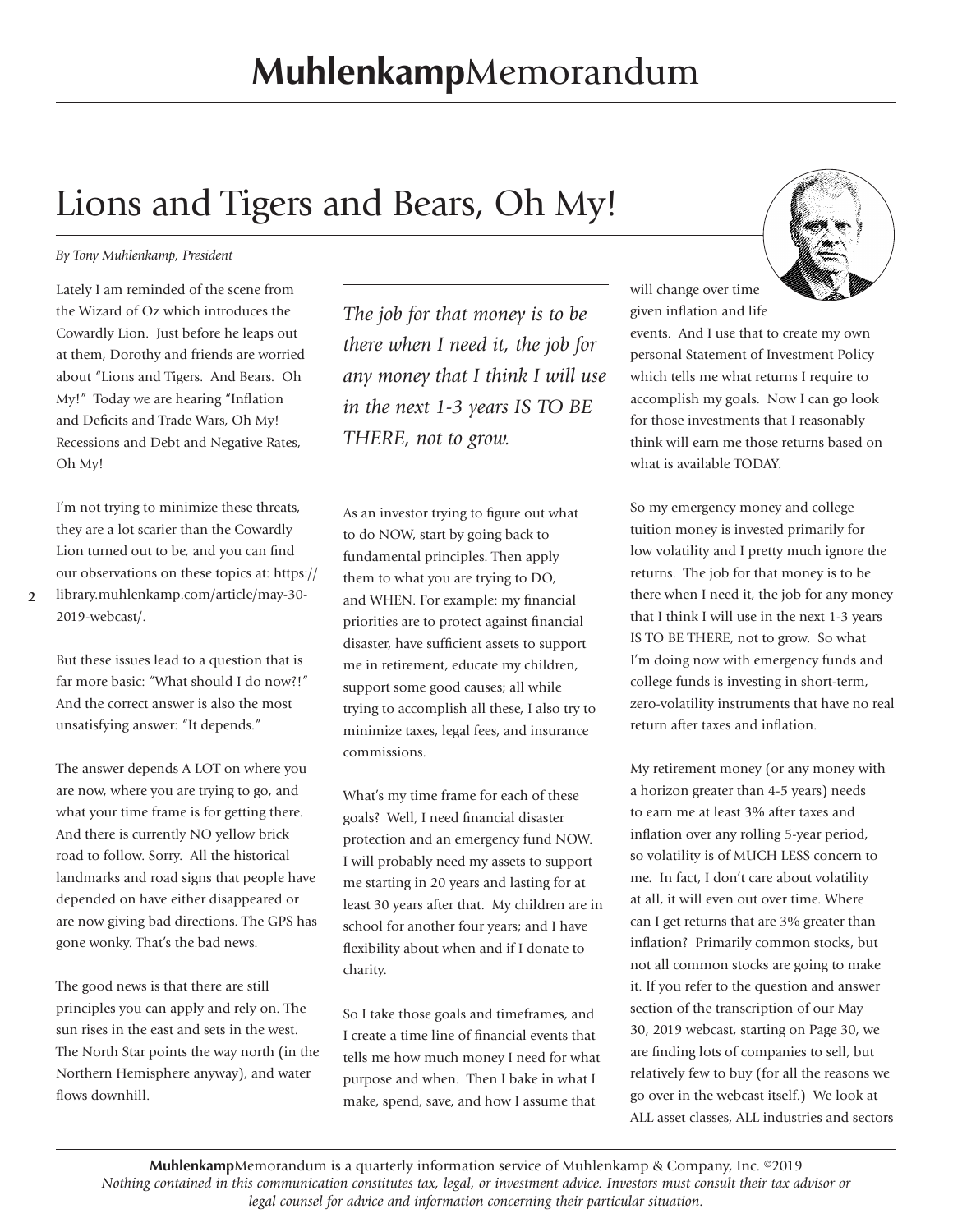and market capitalizations, ALL countries searching for opportunities that we think will generate our required returns. But there is NO asset class, industry, sector, market cap or country we like across the board (for all the reasons we go over in the webcast.)

So, what should you do with your money now? It depends. Let me know if you want my help figuring out YOUR answer to that question.

*The comments made in this commentary are opinions and are not intended to be investment advice or a forecast of future events.*

*Investing in stocks, mutual funds, and other assets involves risk. The investment return and principal value of an investment will fluctuate so that an investor's shares, when redeemed, may be worth more or less than their original cost. Principal loss is possible. Past performance does not guarantee future results.*

### Letter *Continued from page 1*

metrics will prompt the Fed to cut interest rates. If economic fundamentals continue to weaken those same participants will come to view bad economic news as bad for the markets. We already consider bad economic news as bad for the markets, which is partly the reason we have a higherthan-normal cash position. The other reason we are holding cash is we are simply not finding many investment opportunities that look interesting. As we find interesting opportunities, we will put the cash to work.

You may know that we've owned a gold ETF for several years now. We bought it as a hedge against central banks doing stupid things but for most of our holding period it has done very little – until recently. Gold is up about 10% in the last month.

So that's what we're seeing, and thinking, and doing. As always, if you've got questions give us a call, we'd love to talk with you.

*The comments made in this article are opinions and are not intended to be investment advice or a forecast of future events.*

#### **Announcements**

**Register for our Upcoming Webcast**  Please join us for our webcast with Tony, Ron, and Jeff Muhlenkamp.

Thursday, August 29, 2019 4:00 p.m. – 5:00 p.m. ET

Register at [www.muhlenkamp.com](http://www.muhlenkamp.com) or call us at (877)935-5520.

#### **Webcast Archive Available on Website**

At our May 30, 2019 webcast, Ron and Jeff Muhlenkamp used several economic charts to discuss the trends they see, data that concerns them, and indicators that keep them optimistic. Visit www.muhlenkamp.com for the webcast archive and to access other videos and essays available in our Library collection.

#### **Request for Email Address**

Muhlenkamp & Company regularly publishes information that gets distributed by email only. To be added to our email list, visit www.muhlenkamp.com or call us at (877) 935-5520. Your contact information will not be released to any third party. M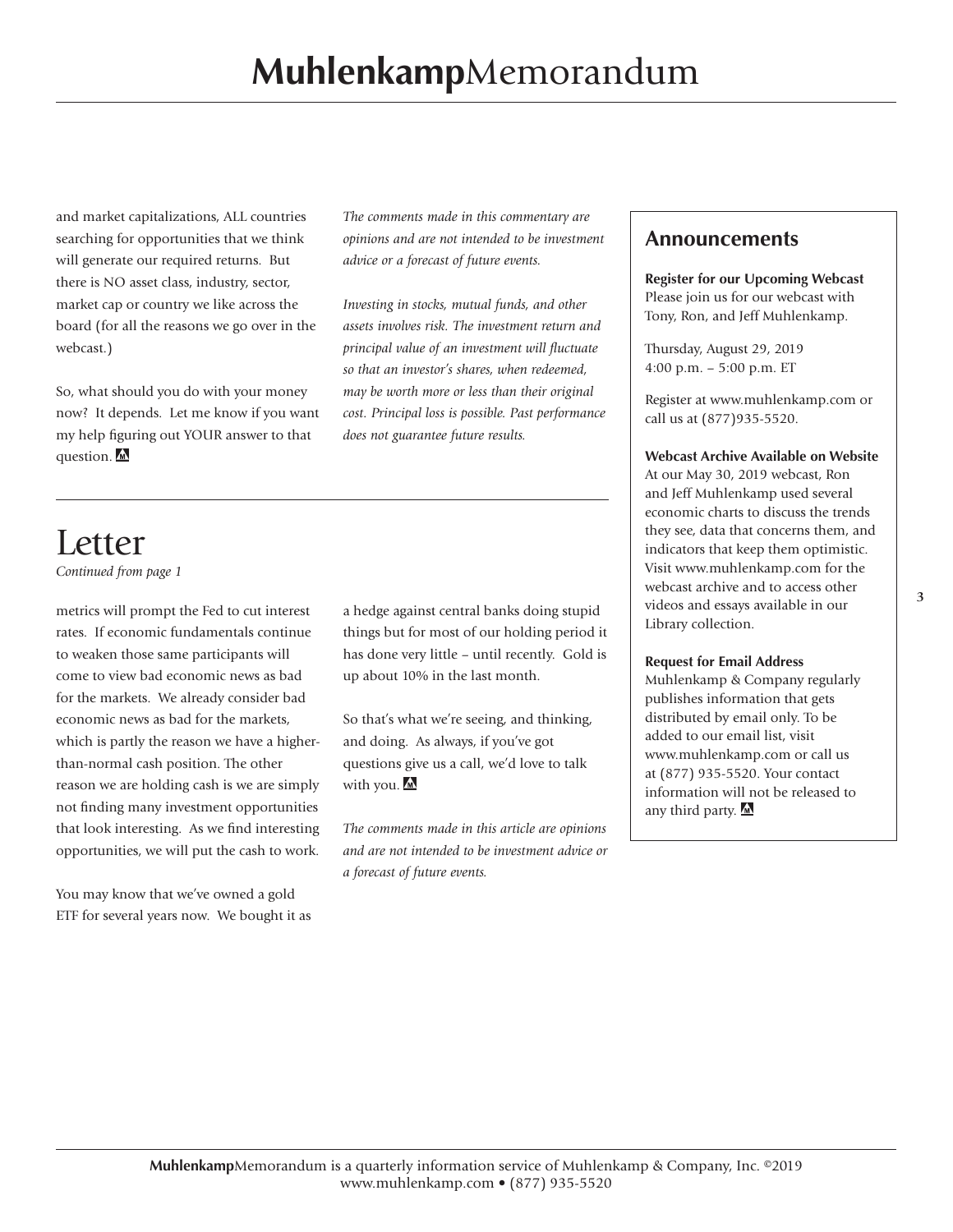

## **Muhlenkamp**Memorandum

Inside this issue:

- Quarterly Letter
- Lions and Tigers and Bears, Oh My!
- Announcements

# **Upcoming Webcast**

Please join us for our webcast with Tony, Ron, and Jeff Muhlenkamp.

Thursday, August 29, 2019 4:00 pm – 5:00 pm ET



**Register at [www.muhlenkamp.com](http://www.muhlenkamp.com) or call us at (877)935-5520.**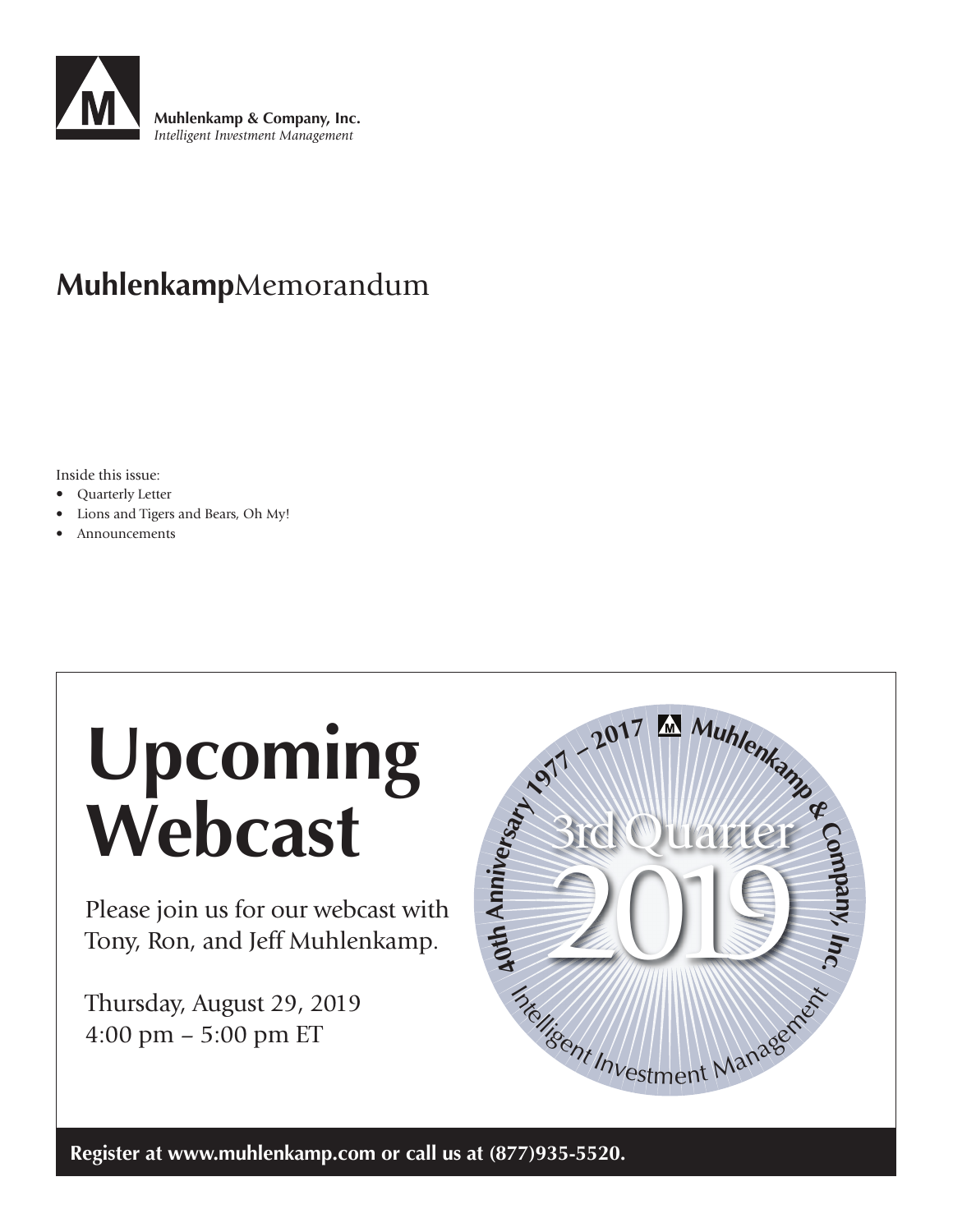# **Muhlenkamp**SMA **All-Cap Value**

#### **(Preliminary) For the period ended 6/30/2019**

*Muhlenkamp & Company's All-Cap Value SMA (Separately Managed Account) is designed for investors' accounts over \$100,000. We employ full discretion, applying fundamental analysis.*

#### **Investment Objective**

We seek to maximize total after-tax return through capital appreciation, and income from dividends and interest, consistent with reasonable risk.

#### **Investment Strategy**

We invest in undervalued assets wherever they may be found. Typically, this results in holding a portfolio of companies we believe are materially undervalued by the market. Bonds may be included in the portfolio if they are a good investment.

#### **Investment Process**

We start with a bottom-up scan of domestic companies, typically looking at most U.S. companies at least four times per year. We add to that an understanding of the sector dynamics in which companies are operating, an assessment of the business cycle, and a review of macroeconomic conditions.

Our primary screening metric is return on shareholder equity (ROE). We are looking for companies with stable returns that can be purchased cheaply, or for companies with improving returns that have not yet been recognized by the market.

We don't believe that a holding period of "forever" is appropriate in all cases, but are comfortable holding companies as long as they continue to meet expectations.

#### **Investment Risk**

We define investment risk as the probability of losing purchasing power over long periods of time, which is quite different from Wall Street's definition of price volatility in very short periods of time. Taxes, inflation, and spending will ALL impact the purchasing power of your assets.



**Muhlenkamp & Company, Inc.** Intelligent Investment Management

### **All-Cap Value Composite Performance (Net of Fees)**

|                               |                 |                    | Annualized      |                 |                  |                  |  |
|-------------------------------|-----------------|--------------------|-----------------|-----------------|------------------|------------------|--|
|                               | Year to<br>Date | <b>One</b><br>Year | Past 3<br>Years | Past 5<br>Years | Past 10<br>Years | Past 15<br>Years |  |
| Refurn                        | $6.83\%$        | $-1.50\%$          | 3.38%           | $-0.26$         | $6.77\%$         | $2.72\%$         |  |
| S&P 500 Total Return*         | 18.54%          | $10.42\%$          | 14.19%          | $10.71\%$       | 14.70%           | 8.75%            |  |
| <b>Consumer Price Index**</b> | $1.93\%$        | 1.79%              | $2.15\%$        | $1.48\%$        | $1.82\%$         | $2.04\%$         |  |

 **\* The S&P 500 is a widely recognized, unmanaged index of common stock prices. The figures for the S&P 500 reflect all dividends reinvested but do not reflect any deductions for fees, expenses, or taxes. One cannot invest directly in an index.**

 \*\* Consumer Price Index (CPI) – As of May 2019 – U.S. CPI Urban Consumers NSA (Non-Seasonally Adjusted), Index. The Consumer Price Index tracks the prices paid by urban consumers for goods and services and is generally accepted as a measure of price inflation. Price inflation affects consumers' purchasing power.

*Consolidated performance with dividends and other earnings reinvested. Performance figures reflect the deduction of broker commission expenses and the deduction of investment advisory fees. Such fees are described in Part II of the adviser's Form ADV. The advisory fees and any other expenses incurred in the management of the investment advisory account will reduce the client's return. It should not be assumed that recommendations made in the future will be profitable or will equal the performance of the above accounts. A list of all security recommendations made within the past twelve months is available upon request.*

### **Top Twenty Holdings** *Metal* **<b>CONE**

|                                                  |                                            | % of Net |
|--------------------------------------------------|--------------------------------------------|----------|
| Company                                          | Industry                                   | Asset    |
| Microsoft Corporation                            | Software                                   | 5.37%    |
| Apple Computer Inc.                              | Technology Hardware, Storage & Peripherals | 4.52%    |
| AutoZone, Inc.                                   | Specialty Retail                           | 4.15%    |
| Microchip Technology                             | Semiconductors & Semiconductor Equipment   | 3.50%    |
| <b>SPDR Gold Shares</b>                          | Exchange Traded Funds                      | 3.22%    |
| Alerian MLP ETF                                  | <b>Exchange Traded Funds</b>               | 3.18%    |
| Alliance Data Systems Corporation                | <b>IT</b> Services                         | 3.17%    |
| Gilead Sciences, Inc.                            | Biotechnology                              | 3.05%    |
| Invesco Buyback Achievers                        | Exchange Traded Funds                      | 3.01%    |
| Cameco Corporation                               | Oil, Gas, & Consumable Fuels               | 2.93%    |
| Broadcom Inc.                                    | Semiconductors & Semiconductor Equipment   | 2.92%    |
| Annaly Capital Management Inc.                   | Real Estate Investment Trusts              | 2.78%    |
| McKesson Corporation                             | Health Care Providers & Services           | 2.75%    |
| Federated Investors, Inc. - Class B              | Capital Markets                            | 2.51%    |
| Celgene Corp.                                    | Biotechnology                              | 2.50%    |
| Meritage Corp.                                   | Household Durables                         | 2.28%    |
| Cognizant Technology Solutions Corp. IT Services |                                            | 2.15%    |
| Acuity Brands Inc.                               | <b>Electrical Equipment</b>                | 2.11%    |
| Pfizer Inc.                                      | Pharmaceuticals                            | 1.90%    |
| Biogen Idec Inc.                                 | Biotechnology                              | 1.83%    |
|                                                  |                                            |          |

*Composite holdings are subject to change and are not recommendations to buy or sell any security.*

*Composite Top Twenty Holdings are presented as supplemental information to the fully compliant presentation on the next page.*

*Return on Equity (ROE) is a company's net income (earnings), divided by the owner's equity in the business (book value).*